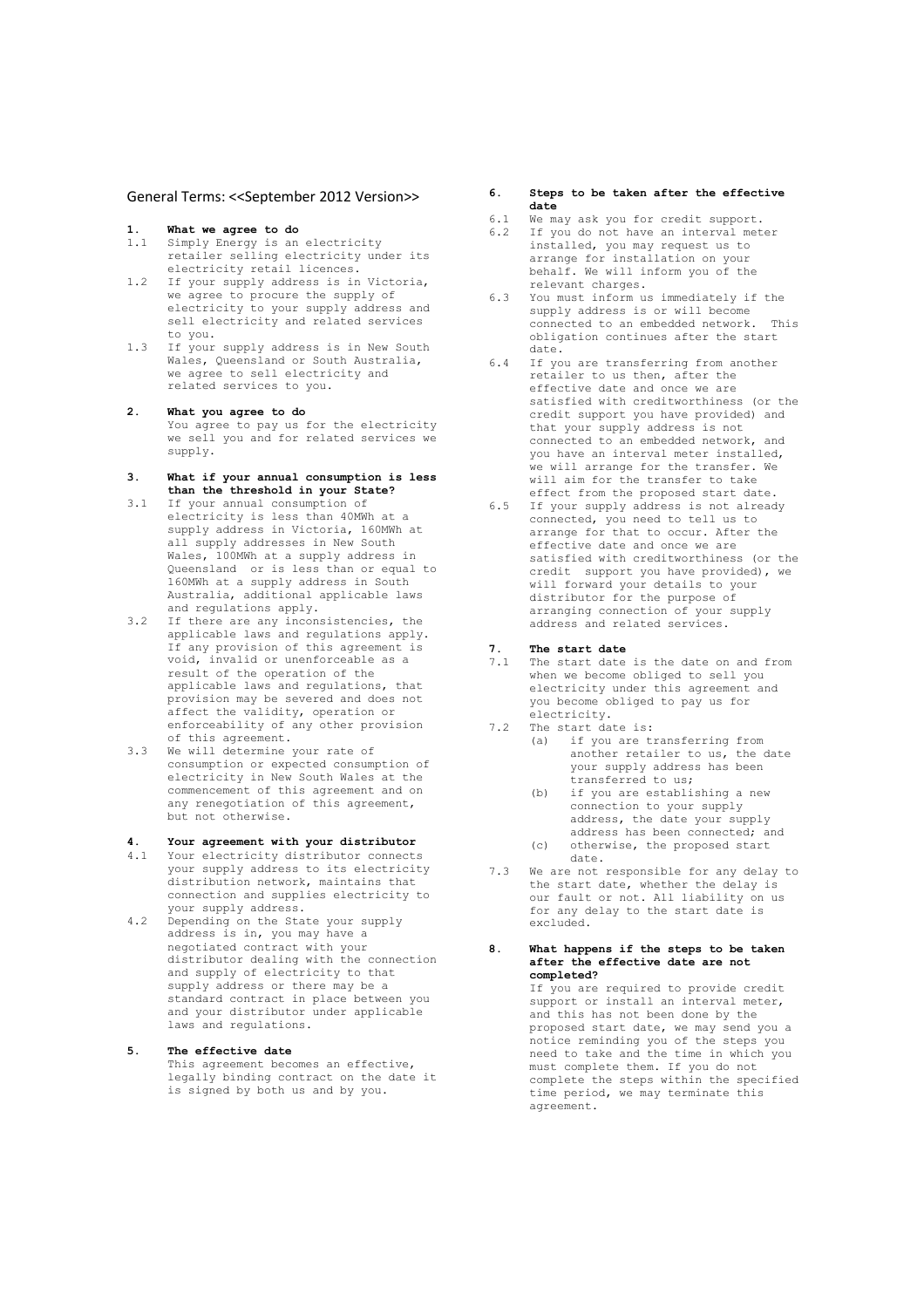- **9**. **When your obligation to pay for electricity starts** Your obligation to pay us for electricity starts on the start date.
- **10. Your rates**
- 10.1 Your initial energy rates and RET rates, and any VEEC, ESC and GEC rates, are all included in our quote.
- 10.2 Your energy rates have been set by us based on information you gave us, or which was otherwise available to us, about:
	- (a) your load volume, being the amount of electricity in MWh supplied to your supply address; and
	- (b) your load profile, being the total quantity of electricity supplied to your supply address in a year (or part of a year) and the allocation of that quantity of electricity into half hour periods occurring during that year (or that part of that year)
- 10.3 You must notify us as soon as possible if you become aware of a material change in your load volume or your load profile.
- 10.4 If:
	- (a) there is a difference of more than 10%, whether positive or negative, between the load volume used to set your energy rates and the load volume in any 12 month period commencing on the start date or on an anniversary of the start date; or
	- (b) there is a difference between your load profile used to set your energy rates and your actual load profile after the start date,

we may change, but do not have to change, your energy rates to reflect the difference. The new energy rates will be set by us on the same basis as your initial energy rates were set (but at the electricity rates prevailing at the time your energy rates are changed), and may apply to you retrospectively (in which case we will impose an additional charge to recover the difference between amounts paid or payable under the old energy rates and the corresponding amount under the new energy rates).

# **11. Our bills**

11.1 Our bills will cover:

- (a) the amount of electricity supplied to your supply address, to which we will apply your energy rates, any GreenPower rates, your RET rates and any VEEC, ESC or GEC rates;
- (b) our retail service charge and any other charge you have agreed to;
- (c) any carbon charge contemplated by clause 35;
- (d) any additional charges contemplated by clause 36;
- (e) the amount of any network or other charges that we pay your distributor that relate to you;
- (f) charges for any other goods and services we sell to you under this agreement; and (g) goods and services tax.
- 11.2 We will endeavour to bill you once every month. In any event we will bill you at least every 3 months.

# **12. How we will calculate your bills**

- 12.1 Generally, we will base each of your bills on a reading of the meter.
- 12.2 Our bill may cover a period other than your usual billing cycle or a period during which the energy rates applicable to you changes. We will charge you in proportion to the relevant periods and clearly show relevant details on the bill.
- 12.3 If we are unable to reasonably or reliably base a bill on a reading of your meter, or if when you are transferring we are permitted by applicable laws and regulations to estimate consumption, we may provide you with an estimated bill.
- 12.4 If we give you an estimated bill and we subsequently read your meter or otherwise get a reliable meter reading, to the extent that applicable laws and regulations permit we will adjust the next bill.
- 12.5 If you otherwise want an estimated bill replaced with a bill based on a meter reading, we will do that on request. We may impose an additional charge.

# **13. You can have our bill reviewed**

We will review your bill on request. Despite the review, you must pay the full amount of the bill (including any disputed amount) by the payment due date. If the bill is incorrect, we will adjust the bill. If the bill is correct, you may ask for a meter test. If your meter is found to be compliant, you must pay the cost of the test.

#### **14. What we will do if we have undercharged or overcharged you**

14.1 If for any reason we have undercharged or not charged you, we may recover from you the full amount undercharged or not charged. We will list the amount to be recovered as a separate item in a special bill or in our next bill. Where we have been charged interest on the amount by which we have undercharged you, we may pass that interest charge on to you. Such interest will be at the rate of 10% per annum, calculated daily, with interest accruing from the date on which the amount undercharged would have been payable if it was properly charged.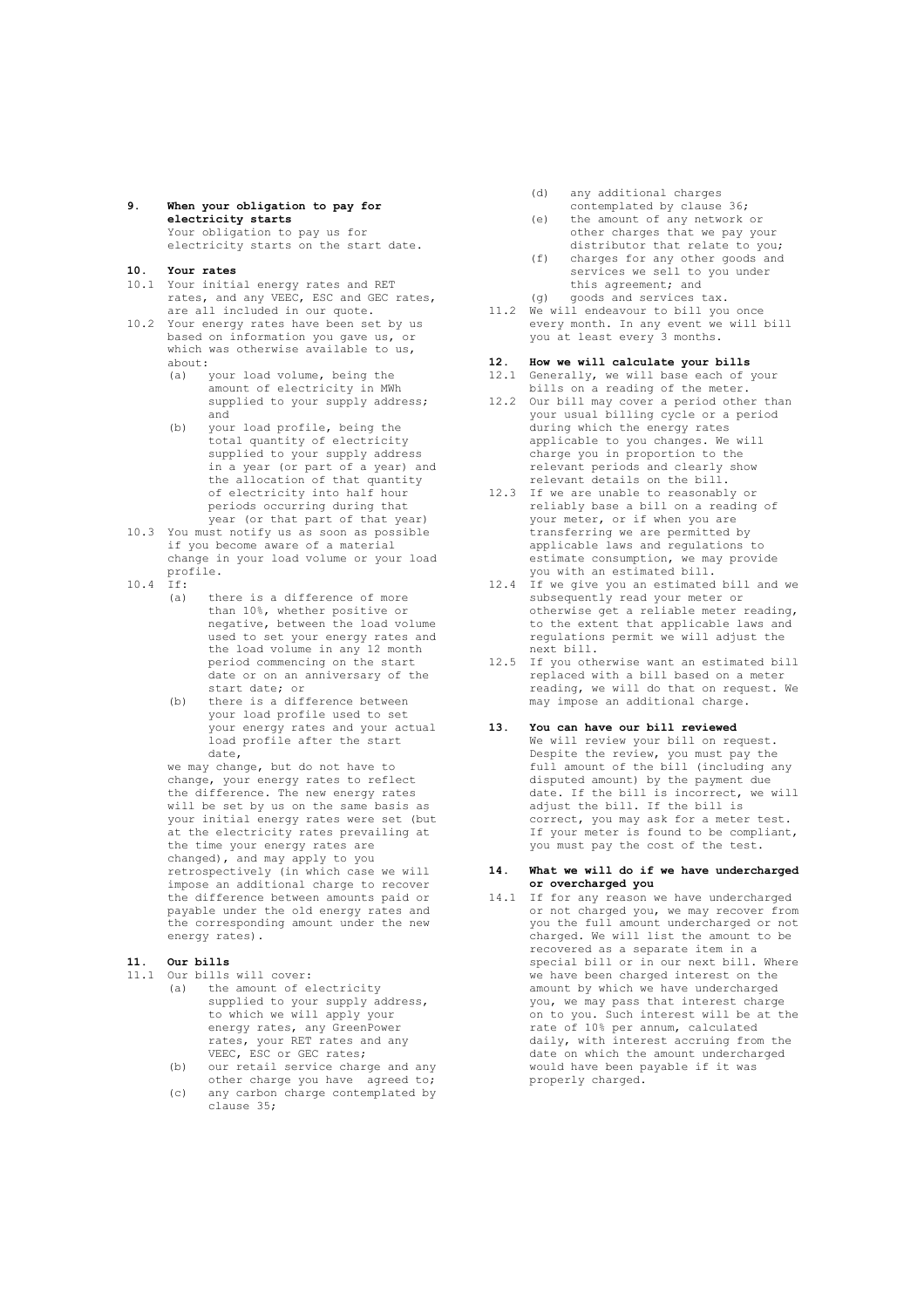14.2 If for any reason we have overcharged you, we will inform you as soon as possible after becoming aware of the error and repay the amount according to your reasonable instructions. If you do not give us reasonable instructions we will credit the amount on your next bill.

#### **15. Paying our bill**

- 15.1 You must pay each bill by the payment due date on the bill.
- 15.2 You can pay your bill by sending us a cheque, by electronic funds transfer into our bank account, or by any other payment method set out in your bill.
- 15.3 We may charge you interest if you are late paying us. Interest will accrue on and from the payment due date on your bill at the rate of 10% per annum, calculated daily.
- 15.4 If we incur a fee because your payment is dishonored or reversed, we may recover the fee from you and impose an additional charge.

# **16. When we may require you to provide us with credit support**

- 16.1 We may carry out a credit check on you at any time (including before and after the start date). We will carry out this check through a credit reporting agency.
- 16.2 We may require you to provide credit support if we decide at any time your creditworthiness is unsatisfactory. Credit support may be required up to the value of three times the average or estimated monthly invoice amount for your supply address.

# **17. Your supply address and your NMI**

- 17.1 Your supply address is the address for the supply of electricity included in the Supply Details or, if there is more than one such address, each or all of them (as the context may require)
- 17.2 Your NMI (or National Meter Identifier) is a unique number that identifies your electricity meter. It is included in the Supply Details.
- 17.3 If there is more than one NMI included in the Supply Details then there is a separate agreement between you and us covering each NMI and the supply address to which that NMI relates. These general terms, including clauses 10.4, 24 and 25, apply in respect of each NMI and its related supply address separately and subject to any necessary adaptation, provided that:
- (a) if we are entitled to change your energy rates under clause 10.4 of one of the separate agreements then we are also entitled to make the same change to your energy rates under each other separate agreement. We are also entitled to change your energy rates under all the separate agreements as if clause 10.4 applied in respect of your aggregate load volume and aggregate load profile for all your NMIs and supply addresses; and
- (b) nothing in this clause 17.3 requires us to bill or otherwise administer the separate agreements separately.

# **18. You must have an interval meter**

You must have an interval meter installed at the supply address. If an interval meter is not installed at any time, you must install one at your own cost.

# **19. You must give us access to the meter** You must allow us or our representatives safe, convenient and unhindered access to your supply address and meter for the purposes of installation, reading, maintenance and repair of your meter and for connection, disconnection and reconnection.

# **20. Why we might disconnect your supply address**

We may disconnect your supply address:<br>(a) if you fail to pay us by the if you fail to pay us by the

- payment due date on your bill; (b) if you commit an insolvency
- event; (c) if the meter is not accessible; or
- (d) if you refuse when required to provide credit support.

# **21. The expiry date**

Starting from the start date, our agreement continues for the duration specified in the Important Details.

# **22. Ongoing arrangements after termination or expiry**

22.1 Before the term expires we may offer to extend the term of this agreement at rates and on terms detailed in our offer. If you do not enter into another agreement for the sale or supply of electricity to your supply address before the term expires, you will be taken to have accepted the offer.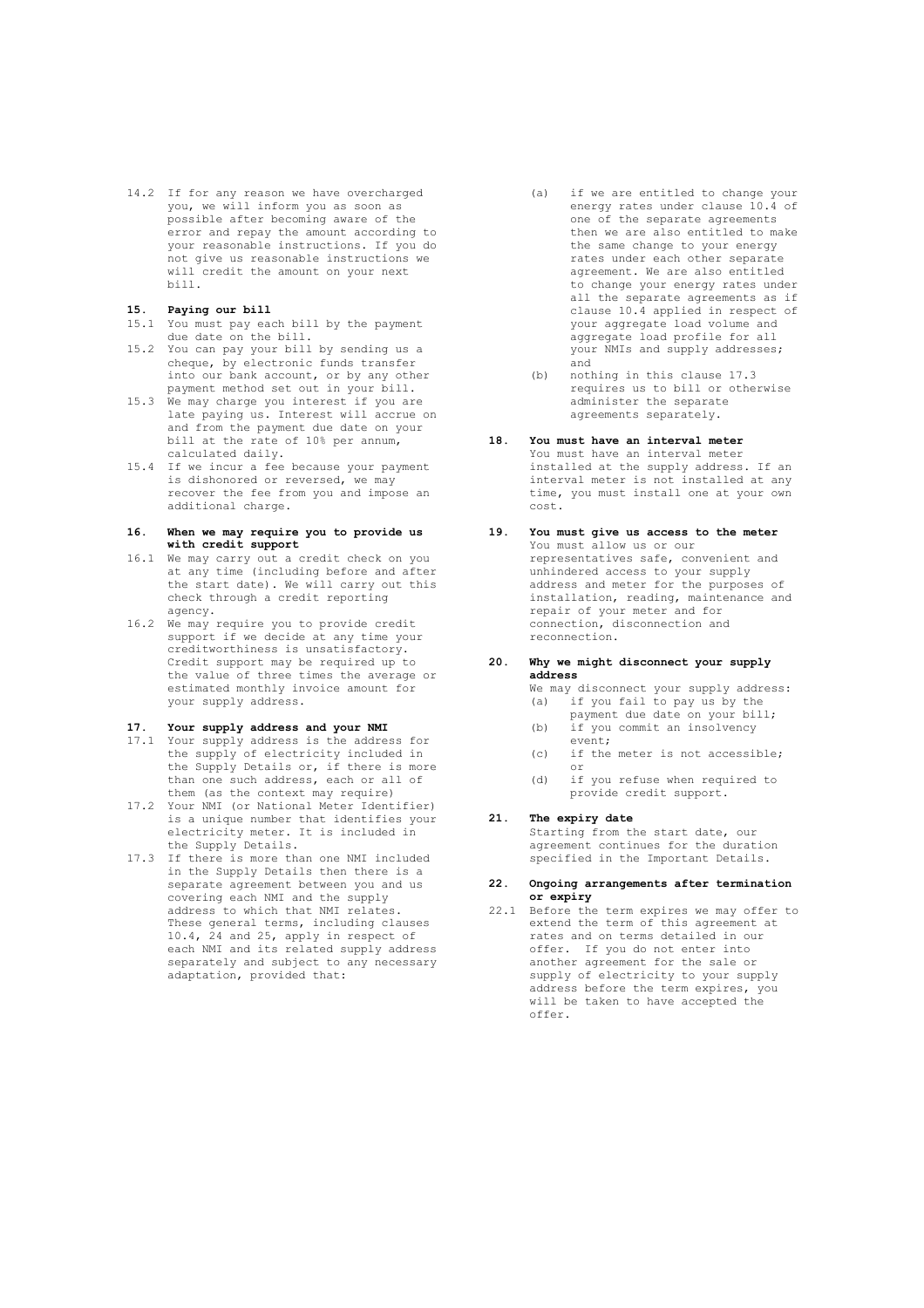22.2 Unless clause 22.1 applies or you and we agree something else, after this agreement is terminated or expires, if we continue to sell or supply electricity to you, you must buy electricity from us at energy rates equal to the spot price plus \$50 per MWh (or such lesser additional amount in \$ per MWh as we may determine is fair in the circumstances), at the same RET, VEEC, ESC and GEC rates, if any, applicable at the time this agreement is terminated or expires (or, if it is greater, the maximum charge or penalty potentially payable under relevant RET, VEEC, ESC or GEC legislation) in respect of the electricity we have sold or supplied to you and otherwise on terms corresponding to these general terms. You must also pay for all network charges, market charges and metering charges on a pass through basis and additional charges contemplated by clauses 35 and 36.

# **23. Additional charges**

We may charge you for additional services you request (such as providing additional invoices). We will inform you of the relevant charges.

- **24. We may impose an early termination fee** 24.1 If you terminate this agreement early or you vacate or cease taking a supply of electricity at the supply address or if we terminate in accordance with clause 25, we may impose an early termination fee to compensate us for any loss or damage we suffer because of such early termination, vacation or cessation of supply (after any change of energy rates under clause 10.4). Our loss may include any loss of profit (based on your estimated load volume set out in the Supply Details), amounts we have to pay under contracts and arrangements with electricity generators, metering services providers, providers of emissions units or other permits and others because of or despite the termination, or in terminating or renegotiating those contracts or arrangements. Our loss may also include network charges incurred between the time you vacate the supply address and the time the meter is disconnected.
- 24.2 If this agreement is terminated before the start date, we may impose an additional early termination fee of \$500 to cover the costs of arranging for an interval meter to be installed or for connection.
- **25. Our right to terminate our agreement** We may terminate this agreement immediately by giving you written notice: (a) if you breach a term of this agreement:
- (b) if you do not complete the steps required of you after the effective date within the period of time specified in the notice under clause 8;
- (c) if we are unable to install an interval meter or otherwise connect your supply address for reasons outside our control (for example, the Supply Details are incorrect or the supply address is already contracted);
- (d) after we have disconnected your supply address, when we enter into a new agreement with you;
- (e) if you transfer to another retailer; or
- (f) if the supply address is connected to an embedded network, whether the connection was initiated before, on or after the start date.
- **26. Termination for last resort event** If your supply address is in South Australia, our agreement will terminate if we are no longer entitled to sell electricity due to a last resort event. If this occurs, we must provide your name, billing address, NMI and NMI checksum to the electricity entity appointed as the retailer of last resort within one business day.
	- **27. When the termination of our agreement will be effective** Any termination of this agreement is

not effective until:<br>(a) if you enter in

- if you enter into a new agreement with us, the effective date of the new agreement; or
- (b) if you transfer to another retailer, your supply address has been transferred to the other retailer; or
- (c) if we disconnect your supply address, the date of disconnection.
- **28. What happens after this agreement is terminated**

Liabilities accrued under this agreement are not affected by termination of this agreement. Your obligations continue until you have paid to us any outstanding amounts and for as long as electricity is supplied to your supply address while we are financially responsible to AEMO for it.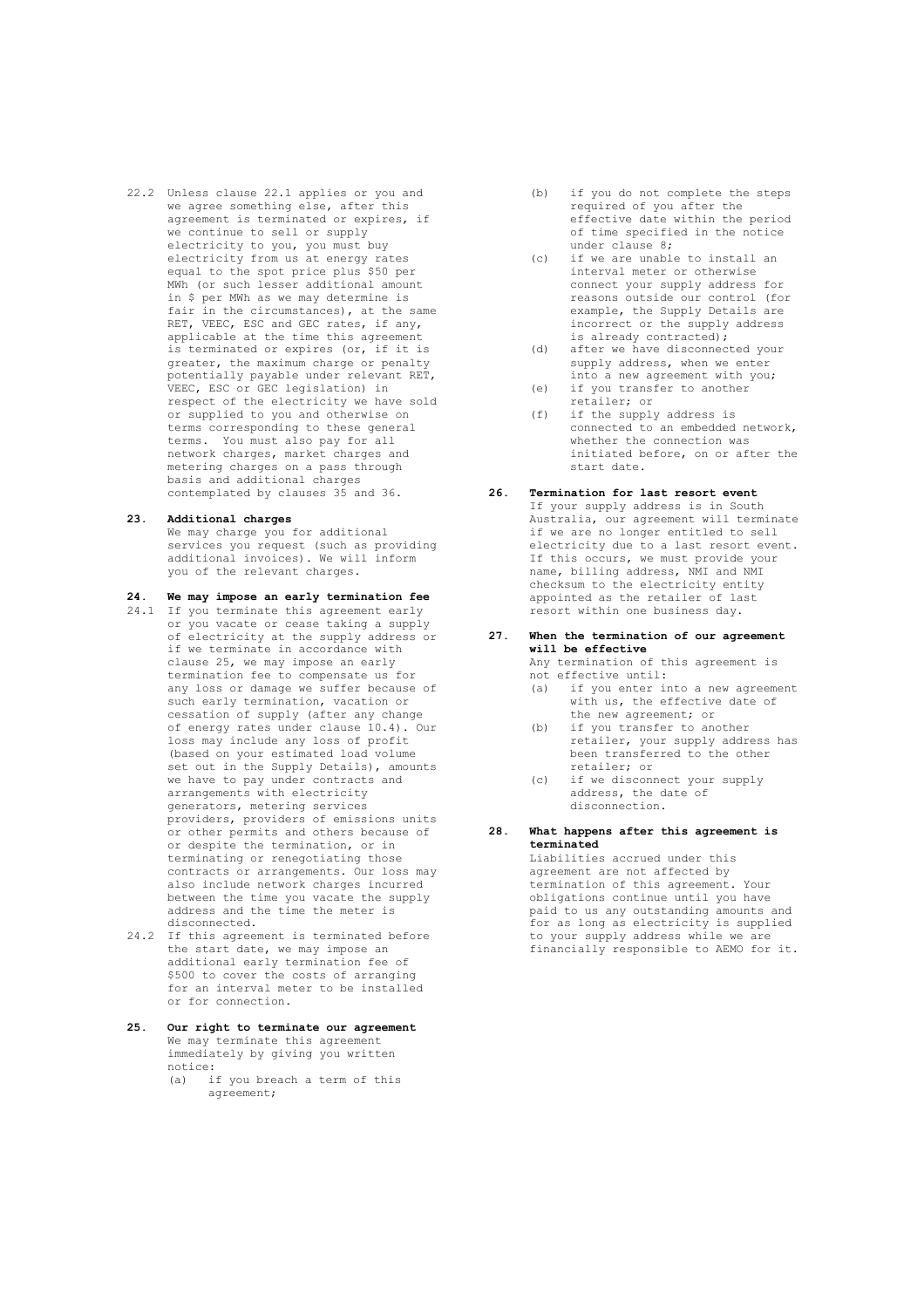- **29. Our responsibility for the quality and reliability of your supply of electricity is limited**
- 29.1 You acknowledge that the quality, frequency and continuity of supply of electricity is subject to a variety of factors outside our control. You also acknowledge that the nature of electricity supply is such that we cannot guarantee to you the quality, frequency or continuity of supply to your supply address.
- 29.2 You must take your own reasonable precautions to minimise the risk of .<br>loss or damage to your equipment, premises or business that may result from quality, frequency or reliability of electricity supply.

#### **30. Other limitations on our liability to you**

- 30.1 This agreement does not vary or exclude any immunity, limitation of liability or indemnity that we may have under any applicable laws and regulations.
- 30.2 To the maximum extent permitted by any applicable laws and regulations, our liability to you (whether for breach of any condition or warranty or otherwise) is excluded. Where liability cannot be excluded, our liability is limited (at our option) to the replacement of the goods, the supply of equivalent goods or the payment of the cost of acquiring equivalent goods. In the case of a service, our liability is limited to the re-supply of the service or the payment of the cost of having the service supplied again.
- **31. Your indemnity to us** You indemnify us for any loss we incur as a result of your breach of this agreement or your negligence.

# **32. Events outside our control**

- 32.1 If we would otherwise breach this agreement because of an event outside our control, then to the extent necessary our obligations are suspended for as long as the event continues.
- 32.2 We will endeavour to give you prompt notice of the details of such an event. 32.3 If we claim such an event, we will
- endeavour to remove, overcome or minimise the effects of the event as quickly as possible. However, this does not require us to settle any industrial dispute in any way we do not want to.
- 32.4 This agreement is the entire agreement between us. It sets out the only conduct relied on by the parties, and supersedes all earlier conduct or prior agreements and understandings.

# **33. Assignments by you**

You may only assign or create an interest in your rights under this agreement with our prior written consent.

**34. Assignments and transfers by us** We may only assign or create an interest in our rights under this agreement with your consent. In addition, we may transfer our rights and obligations under this agreement as part of a sale of our electricity .<br>retailing business without your consent.

#### **35. Clean Energy Mechanism and other carbon measures**

- 35.1 In respect of the Clean Energy Mechanism and also if after the effective date any other carbon scheme or a carbon tax or other similar measure is introduced and commences to apply, we may impose a carbon charge, either as a variation to your energy rates or as an additional charge, determined in accordance with clause 35.2.
- 35.2 The amount of any carbon charge is to be an amount reasonably determined by us to compensate us for the increase in the cost of the electricity sold to you under this agreement arising from the Clean Energy Mechanism, other carbon scheme, carbon tax or other similar measure, determined for each bill as if:
	- (a) we purchased that electricity from an electricity generator with a carbon intensity over the period covered by the relevant bill as included in your quote or, if no carbon intensity is included in your quote, a carbon intensity equivalent to 1.0 tonnes of CO2-e/MWh;
	- (b) that electricity generator passed on to us the costs incurred by or the tax assessed against that electricity generator under the carbon scheme, carbon tax or other similar measure in or for generating that electricity; and
	- (c) if the measure is a carbon scheme:
		- (1) costs were incurred by that electricity generator purchasing permits under the carbon scheme in an amount covering the greenhouse gas emitted by that electricity generator in generating that electricity; and
		- (2) that electricity generator purchased those permits at the following price:
			- (A) in the first stage of the Clean Energy Mechanism, the fixed price at which permits are made available by the Government for the year in which we sold you that electricity; and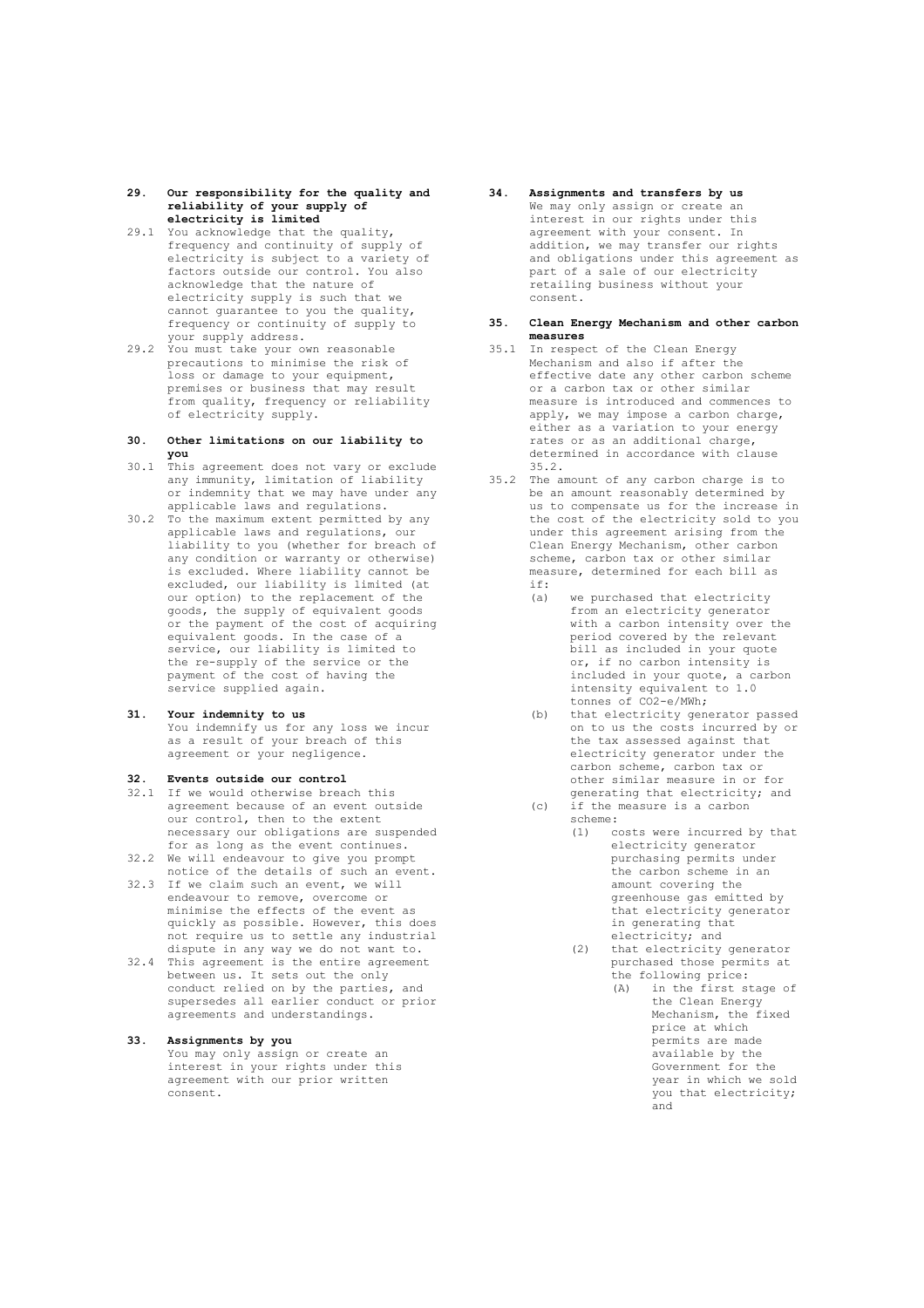(B) otherwise, at the average over the period covered by that bill of the daily closing price on the Australian Stock Exchange of contracts for the purchase and sale of those permits or, if the Australian Stock Exchange does not publish such prices or we reasonably consider such prices do not reflect the spot market price of those permits, at such other prices as we reasonably consider reflects the spot market price of those permits.

## **36. Other costs we incur**

- 36.1 We may vary your rates or impose additional charges the amount of which must be reasonable having regard to the amount of related costs we incur in selling electricity and related services to you and, if your supply address is in Victoria, in procuring the supply of electricity to your supply address.
- 36.2 These rate variations or additional charges may cover costs that relate to your meter, fees we must pay AEMO, amounts we pay to your distributor, additional costs we incur as a result of the introduction of, or a change in, a tax or any other applicable laws and regulations (including, without limitation, a scheme law but to the extent that those costs are provided for in clause 35, excluding to that extent any carbon scheme, carbon tax or other similar measure) and changes in the effective cost to us of the electricity we sell you under any hedging cover or other similar arrangement maintained by us (for example arising from a generator force majeure event or the pass through of additional costs a generator incurs as a result of a change in a tax or any other applicable laws and regulations (including, without limitation, a scheme law but, to the extent that these costs are provided for in clause 35, excluding any carbon scheme, carbon tax or other similar measure)).
- 36.3 We may also vary your rates or impose additional charges to recover the amount of any loss we incur in connection with any RET, VEEC, ESC or GEC certificates we purchase in anticipation of obligations we will have under the relevant scheme law in respect of electricity we will sell you under this agreement, being certificates which ultimately are not required to discharge those obligations either because:<br>(a) there is,
	- there is, by virtue of a change in the scheme law or a decision made under the scheme law after the time we purchase those certificates, a reduction in the number of certificates required to discharge those obligations; or
	- (b) you consume less electricity than the amount which, at the time we purchased those certificates and based on your historical consumption data and any other information provided to us by you, we estimated you would consume.

# **37. Variation in writing**

- 37.1 Generally, any variation to this agreement must be agreed between us in writing.
- 37.2 However, if we consider it is necessary to vary the terms of this agreement to comply with any change in applicable laws and regulations, or if, in our reasonable opinion, a variation benefits you, imposes an additional obligation on us, or is otherwise of neutral impact on you, we may do that without your agreement. Instead we will notify you of the variations.

# **38. Your contact details**

You must inform us of any relevant change in your contact details as soon as possible.

- **39. Keeping your information confidential** We will comply with applicable laws and regulations concerning the use or disclosure of personal information about you.
- **40. Keeping this agreement confidential** You must keep this agreement confidential and must not disclose its terms to any other person without our consent.

#### **41. Definitions**

Unless otherwise required, in this agreement:

(a) **AEMO** means Australian Energy Market Operator Limited ABN 94 072 010 327 or any other entity that operates the national electricity market.